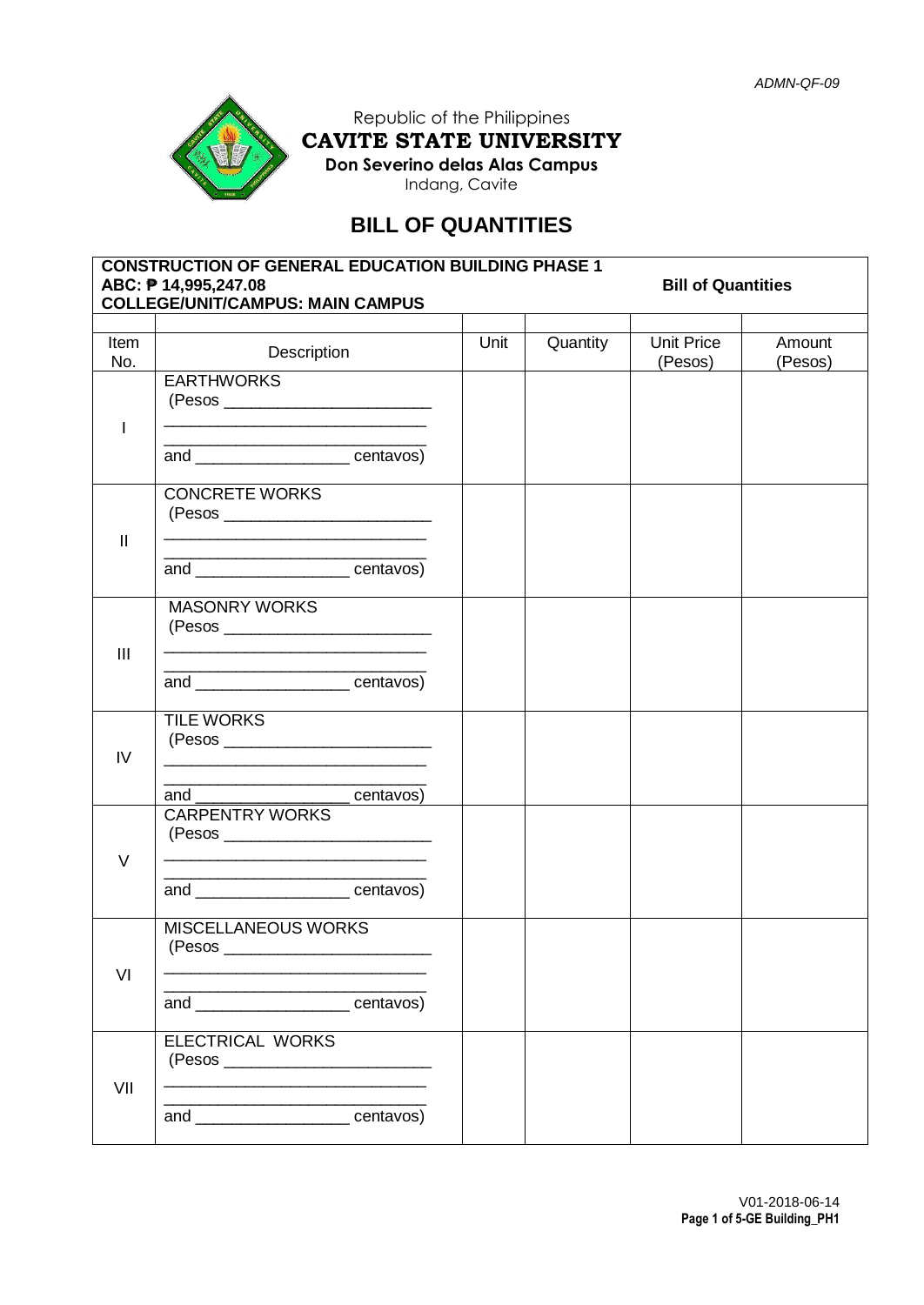| VIII                                    | <b>PLUMBING WORKS</b>               |       |  |
|-----------------------------------------|-------------------------------------|-------|--|
|                                         | and ______________________centavos) |       |  |
|                                         | <b>GRAND TOTAL</b>                  |       |  |
|                                         | Write grand total in words          |       |  |
| Name of Bidder/Bidder's Representative: |                                     | Date: |  |

Position: Construction Company/Contractor:

V01-2018-06-14<br>Page 2 of 5-GE Building\_PH1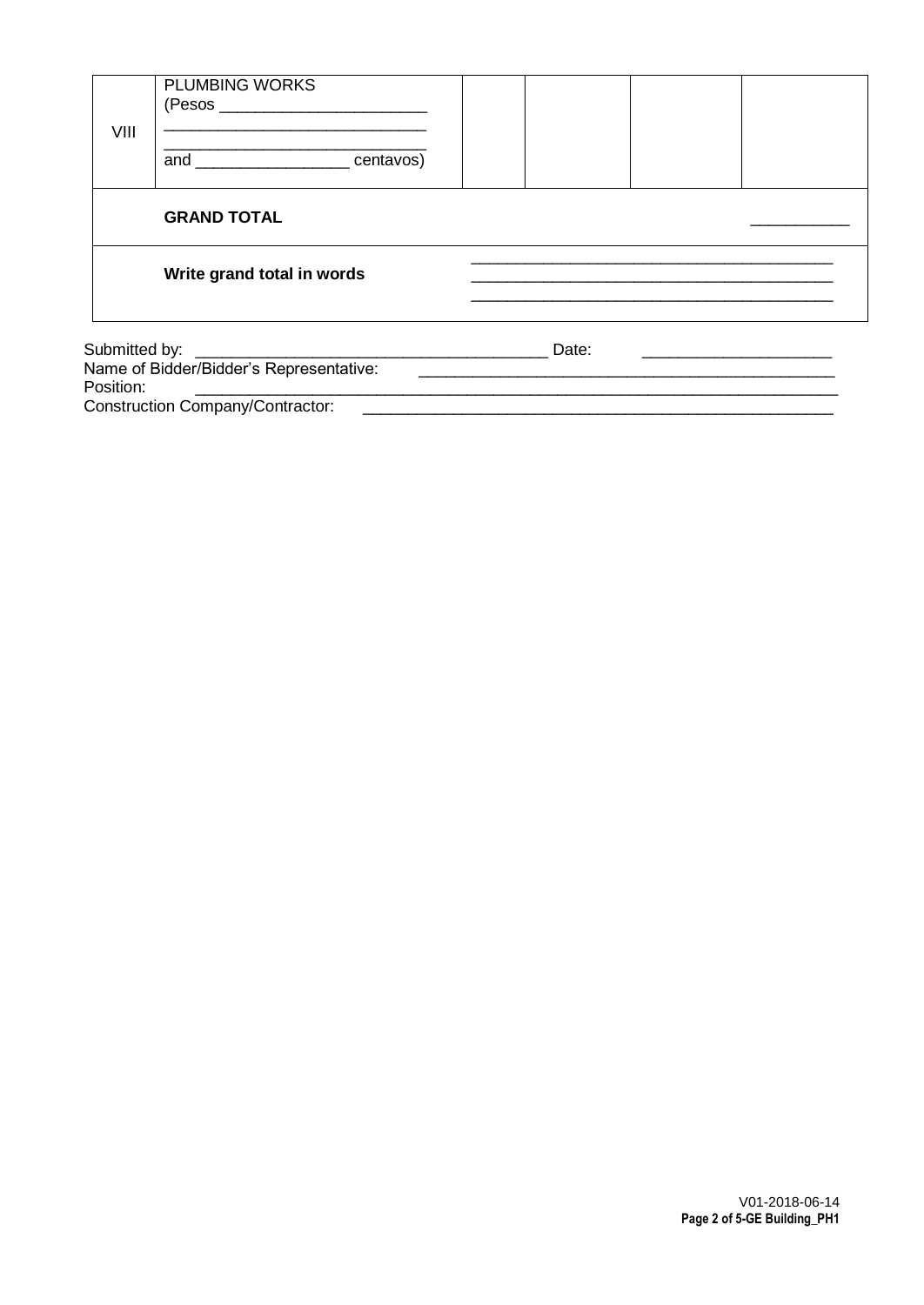## *CAVITE STATE UNIVERSITY*

SCOPE OF WORK:

- **A. CONSTRUCTION OF GENERAL EDUCATION BUILDING PHASE 1** GENERAL NOTES:
	- 1. The project should be finished in 210 calendar days.
	- 2. Actual site inspection is a must.
	- **3. The works will be from FOUNDATION TO UPPER GROUND FLOOR LEVEL ONLY**
- **B. Technical Description**

## **I. Earthworks**

- A. Site Preparation/Temporary enclosure/ Mobilization/ Demobilization/ Office/ Bunkhouse/ Billboard/etc.
- B.Clearing, Excavation and Backfilling
	- 1. This work includes excavation for all columns/wall footings, tie beam and septic tank.
	- 2. The area should be cleared/cleaned before and after the construction work at least six meters away from the building line. Unusable used formworks, excessive soil fill and all other unwanted debris of construction works should be disposed properly.
- C. Demolition Works
	- 1. There is an existing structure for total demolition.
- D. Additional fill and soil poisoning
	- 1. Provide additional fill.
	- 2. The entire area for the proposed building should be treated with termite proofing.
	- 3. Gravel fill  $= 0.05$ m. fill.

# **II. Concrete Works**

- A. Cast-in-place concrete
	- 1. Concrete works include footings, columns, stiffener columns, slabs, beams, stairs, lavatory counters, ledge/canopy and all other concrete components needed to complete the structure.
		- Provide lintel beams for the opening of doors and windows.
	- 2. Strength of concrete to be adopted shall be **3,500 psi.**
	- 3. Concrete works should be plain cement finished.
	- 4. Provide necessary tools and equipment needed for concrete works.
- B. Steel Reinforcement
	- 1. Use deformed bar grade 40.
	- 2. Provide one meter extension for all reinforcement of columns at upper ground level going to third floor.
	- 3. Provide necessary tools and equipment needed for steel works.
	- 4. See plan for details and extent of work.

#### **III. Masonry Works**

- 1. Installation of CHB reinforced with 10mmØ deformed bar spaced at 0.60m on center every three layers.
	- a. CHB 6" for the perimeter/exterior walls and septic tank.
	- b. CHB 4" for interior/partition walls.
- 2. Masonry works should be plastered plain cement.

#### **IV. Tile Works**

- Supply and installation of the following:
	- 1. Ceramic colored tiles (locally made) 16" x 16" for the whole lower ground floor area of the building. Tiles must be accented with dark colors. Use unglazed ceramic tile for hallway and ramp.
	- 2. For comfort room:
		- a. 16" x 16" unglazed ceramic colored tiles for flooring.
		- b. 12" x 24" glazed tiles for the entire wall (from floor to ceiling)
		- c. 16" x 16" glazed ceramic colored tiles for lavatory counter
	- 3. Use tile adhesive for tiling.
	- 4. Consult the end user for color preference of tiles.

# **V. Carpentry Works**

1. Provide necessary form lumber and scaffolding needed for the completion of the project.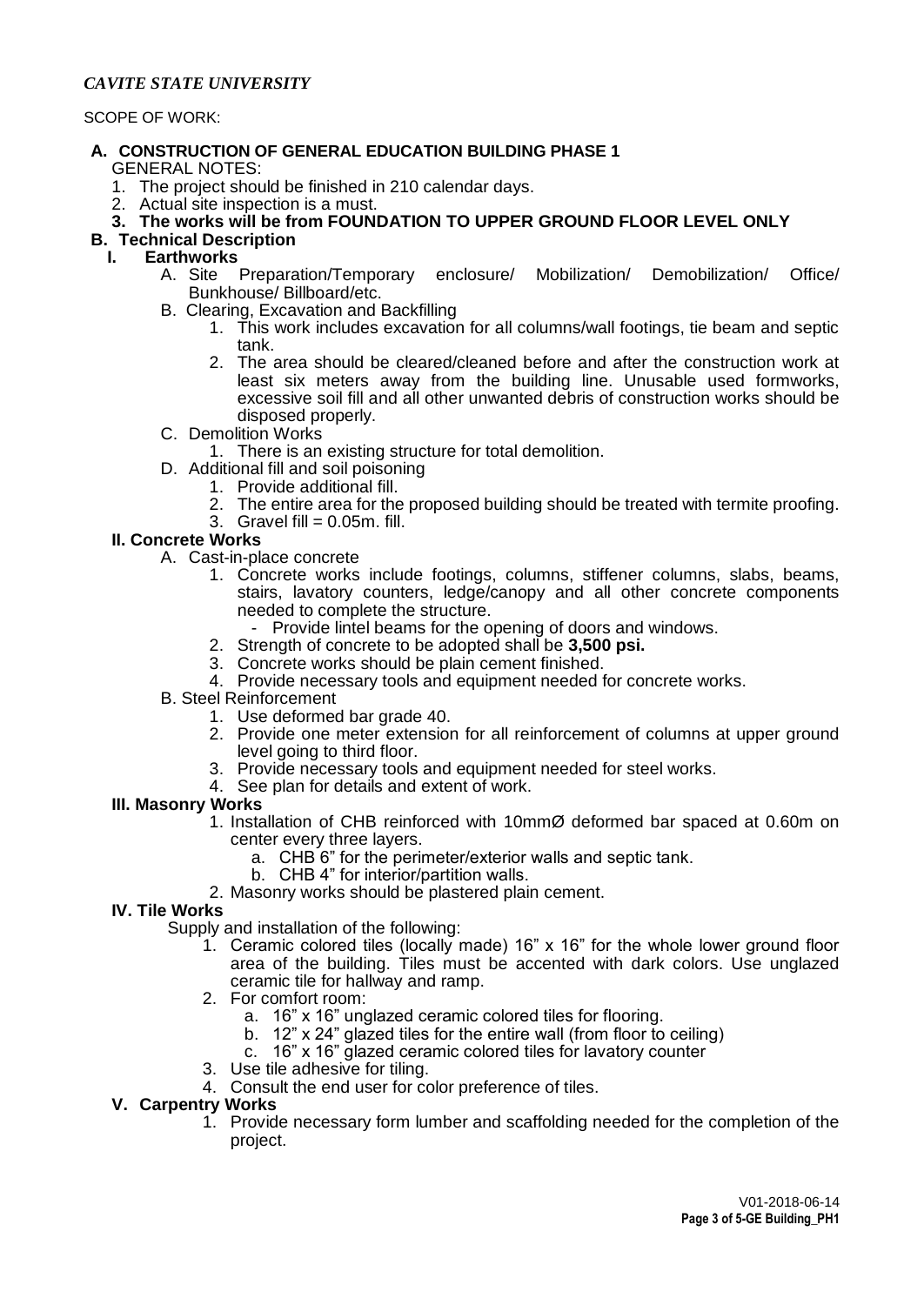#### **VI. Miscellaneous Works**

Supply and installation of the following:

- 1. Doors
	- 8.0 sets D-1 Pre-painted steel door with view window, complete with heavy duty accessories
	- 6.0 sets D-2 Pre-painted steel door, complete with heavy duty accessories
	- 2. Windows
		- 8.0 sets W-1 Aluminum fixed window with 1/4" thick clear glass on powder coated finish aluminum frame; complete with all accessories 8.0 sets W-2 Aluminum sliding window with ¼" thick clear glass on powder coated finish aluminum frame; complete with all accessories
		- 8.0 sets W-3 Aluminum casement window with 1/4" thick clear glass on powder coated finish aluminum frame; complete with all accessories
		- 2.0 sets W-4 Aluminum casement window with ¼" thick clear glass on powder coated finish aluminum frame; complete with all accessories
		- 2.0 sets W-5 Aluminum casement window with  $\frac{1}{4}$ " thick clear glass on powder coated finish aluminum frame; complete with all accessories
		- 4.0 sets of W-6 Aluminum awning window with  $\frac{1}{4}$ " thick clear glass on powder coated finish aluminum frame; complete with all accessories
	- 3. Partitions
		- sets Phenolic partition wall with door; complete with all accessories for comfort rooms

## **VII. Electrical Works**

- 1. Supply and installation of feeder line and secondary post including all its accessories (Bolt-on type Nema Standard should be used)
	- Installation of panel board, ACP, LP and their circuit breakers
- 2. Supply and installation of wiring/ conductors and PVC conduit/ junction box/ utility box from main panel to convenience outlet/ lighting outlet/ ACU outlet
	- a. THWN stranded wire (Phelp dodge or approved equivalent)
	- b. PVC conduit orange pipe with sizes as indicated on the plan
	- c. Utility and junction boxes should be PVC and deep type.
- 3. Supply and installation of electrical fixtures/ switches/ outlets/ and other electrical devices:
	- a. Switches (Bticino, National or its equivalent)
	- b. Convenience and weather proof outlets (Bticino, National or its equivalent)
	- c. Outlets for ACU, Emergency light, exhaust fan (Bticino, National or its equivalent)
	- d. 2-18W (4") LED fluorescent lamp with diffuser (34 sets)
	- e. Pin light with 12W LED bulb (38 sets)
- 4. Construction of service entrance post.
- 5. Tap to the source.
- 6. Include testing and commissioning.
- 7. Consult inspectors and plan for details and extent of works.

# **VI. Plumbing Works**

- A. Water Supply Line
	- 1. Adopt PPR pipes and fittings for water line (2", 1" and  $\frac{1}{2}$ " Ø)
		- a. 2" PPR pipe from main line to building
		- b. Provide gate valve for every comfort room.
	- 2. Tapping to source is included.
	- 3. No pipe should be embedded without testing it to leak.
- B. Sewer Line
	- 1. Adopt PVC heavy duty orange pipes and fitting (Sanimold type with O-ring or its equivalent) for ventilation and the whole sewer line system including the septic vault fittings
		- Use 4"  $\varnothing$  for water closet and main line
		- Use  $2$ "  $\emptyset$  for lavatory and ventilation

## **Note: Maintain a 2% slope on all CR floorings towards the drain.**

- 2. Provide 4" PVC pipe for downspout.
- 3. Provide two units septic tank pipes extending to the nearest disposal area.
- C. Fixtures (All fixtures must be TOTO/HCG/American STD or any approved equal with complete heavy duty fittings and accessories)